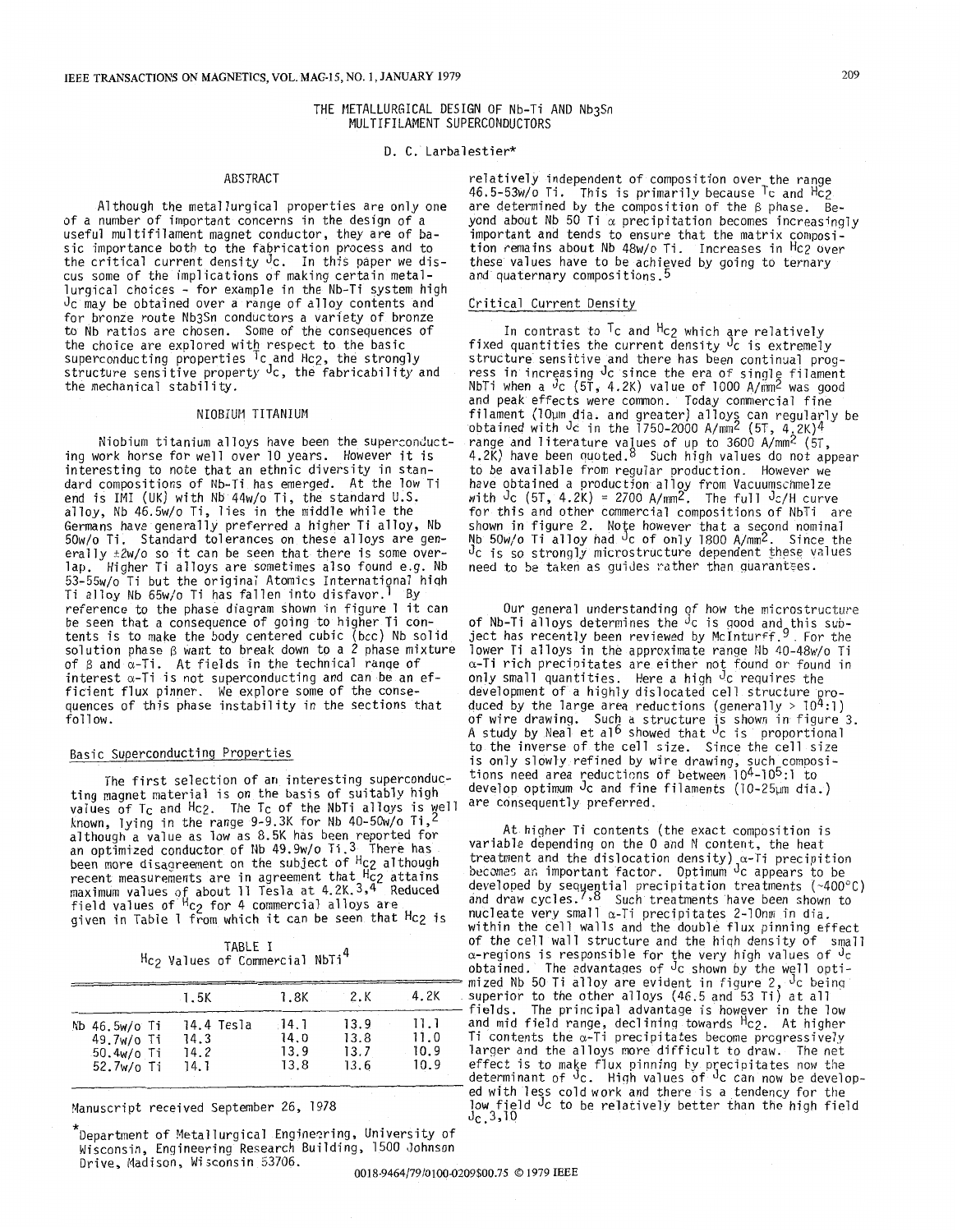## Fabricability and Mechanical Stability

Of major importance to the cost and availability is the ability of a manufacturer to fabricate the composite with a minimum of special handling and a maximum of confidence. With presently available interstit<br>limits (O+C+N ~ 1000 ppm max.)6.11 the low Ti allo such as Nb 44-48w/o are easily fabricable down to lOum dia. filaments. High Ti alloys >55w/o Ti exhibit problems due to the presence of substantial 2nd phase.<sup>5</sup> The question of Nb 50w/o Ti is interesting. Repo $\overline{\phantom{a}}$ methods of maximizing <sup>o</sup>c are by giving multiple  $\bm{{\rm p}}$ ipitation heat treatment and cold draw cycles.3~8 A characteristic of at least some samples of this alloy is the very evident distorted shape of the filaments as may be seen in figure 4. Such composites show somewhat greater resistive slopes in their V/I characteristic compared to Nb 46.5 Ti. The general tendency appears to be that the finest filaments are most easily produced from single phase higher Nb alloys (Nb 44-46.5 Ti), the minimum filament diameter increasing as the Ti content does. The intermediate alloy Nb 50 Ti appears to pose some interesting fabrication problems and more published information on this subject would be useful. We are currently processing a billet of this material and will report on our findings at a later date.

Another aspect of the mechanical behavior of the Nb-Ti alloys is their response to stress at 4.2K. Discontinuous yielding and consequent heating of the Nb Ti into the normal state have been observed by a number of workers both for single phase β alloys, Nb 44 Ti, and the 2 phase Nb 50 Ti.14,13 Various causes ha proposed including jerky dislocation flow, twinning or the martensitic breakdown of the 6 phase. A portion of the Ms curve (the temperature at which the transformation occurs solely on cooling) is shown in fiq. 1 and eron occurs sortly on cooring) is shown in tig. it<br>it has been suggested that this extrapolates to a<br>composition of Nb 49 Ti at 4K.<sup>14</sup> In other systems plastic deformation markedly enhances the transformation so it may be that the commercial alloys can be made unstable by stressing at 4.2K. All alloys (Nb 44-53 Ti) therefore appear potentially unstable to stress, the effect increasing as the Ti content increases. Magnet designers who are inclined towards the view that such phenomena may be a cause of training in high current density magnets may therefore prefer the higher Nb alloy conductors, due to their lesser tendency to instability.

#### NIOBIUM TIN

The development of filamentary (FM) Nb3Sn conductors using the bronze route has greatly widened the applications for Nb3Sn over those that can be met by the use of tape. The basic metallurgical device used to produce Nb3Sn in filamentary form - that of codrawing the ductile components of Cu or Cu-Sn alloy and Nb and deferring the formation of Nb3Sn to an interdiffusion heat treatment at the final wire size is capable of a number of variants but we will confine our discussion here to the properties of bronze route multifilament composites. Mirroring the diversity of alloy contents found in Nb-Ti alloys, there is also diversity in the design of FM Nb3Sn conductors, mos notably with respect to the bronze to Nb ratio and to the filament size. The significance that this has on determining the superconducting properties is considerable and we here discuss some of the consequences.

### Basic Superconducting Properties

In considering the properties of Nb3Sn, the composition of the phase is important. However, reliable values are seldom obtained, especially in fine filamentary form, because the extreme thinness of most reaction layers ( $1-3\mu$ m) precludes the use of the elec-

tron probe as a quantitative tool. In the binary system the phase exists over the range 18-26a/o Sn16 and the <sup>i</sup>c is found to fall off sharply gway from the stoichiometric Nb 25a/o Sn composition.'' Fortunatel when diffusion layers of NbgSn are grown, a substantial proportion of the layer is apparently at or near stoichiometry judging from the high values of  $T_c$ ,  $J_c$ and Hc<sub>2</sub> that can be obtained. To and Hc<sub>2</sub> are also known to be sensitive to stress and in particular to the magnitude of the precompression exerted on them by the greater thermal contraction of surrounding matrix.18-40 Tc depressions of up to 1-1, bulk value of 18.2K are obtained when the ratio of bronze to Nb3Sn is very large.'" In FM conductors, however, as the Nb3Sn layer grows the precompression de- $\tt c$ lines to sufficiently low values that bulk valu  $\sqrt{16}$  (18-18.2K) are obtainable

The situation with respect to "c $_2$  is less clear, few measurements of Jc being made up to Hc2. For many reaction conditions Hc2 can be determined by making a linear extrapolation of I<sub>C</sub>1/4 vs. H to zero. We have<br>found this function to be linear over the range ~ 10-17<br>Tesla. The <sup>H</sup>c2 value is found to depend both on the filament size, the degree of reaction and the heat treatment. Large ratio composites (e.q. bronze: Nb ratio 4.7:1) give lower maximum values of  $Hc2$  ( $\sim$  20 Tesla) than those exhibited by composites with lower<br>ratio (at 2.7:1 <sup>H</sup>c2 can attain 22 Tesla).<sup>15</sup> However it<br>appears that the <sup>H</sup>c2 of the high ratio composites can be made to approach that of the lower ratio by applying a suitable tensile stress.44 In so doing, the p compression exerted by the confining bronze matrix is reduced and the detrimental effect of compression on Tc and Hc<sub>2</sub> removed. Although it is convenient to define these composites in terms of the known ratio of bronze to Nb, it is of course the bronze to Nb3Sn ratio which dominates the properties of the reacted composite. Except, however, in the case of fully reacted filaments of uniform composition, it is not easy to define this ratio.<sup>21</sup> Hc<sub>2</sub> and <sup>T</sup>c are expected to increase with the extent of reaction, so long as the decreasing bro Nb3Sn ratio effect is not countered by the chan stoichiometric Nb3Sn of optimum prooerties to Sn deficient Nb3Sn of poorer properties. Such may occur for composites where there is insufficient Sn to completely react the Nb to stoichiometric Nb3Sn. This occurs for 13w/o Sn bronzes only when the bronze to Nb ratio falls below 3:l by volume.

### Critical Current Density

For FM Nb3Sn composites, the only microstructural feature responsible for flux pinning is the grain boundary23,24 and this gives a lopsided shape to the pinning force curve of Nb3Sn in comparison to Nb Ti (Fig. 5).<br>Following Kramer,<sup>25</sup> it appears that in the low fiel regime (< 8-9 Tesla), low temperature reaction treatments on fine filaments produce the highest  $Jc$  since these conditions minimize grain growth and maximize the grain boundary cross-section. This is borne out by our measurements on the 4.6:l bronze: Nb ratio AERE composite CF87:15,21 at 600°C Jc (5T) increases monotonically with time, reaching a value of 1800 A/mm2 after 1250 hours reaction while at 750°C the <sup>J</sup>c peaks<br>at 1650 A/mm<sup>2</sup> after ~200 hours of reaction. All values of Jc quoted here are referred to the original bronze + Nb cross-section unless otherwise stated.

At high fields the grain structure is much less significant and the value of <sup>H</sup>c $_{2}$  appears to exert th dominating influence on  $\sqrt{3}$  even 5-7 Tesla below  $\frac{H_{C2}}{C_2}$ , i.e. in the 13-15T range. We have previously discussed the optimization of different bronze: Nb ratio composites for the high field range, concluding excess Sn composites (bronze: Nb ratio > 3:l for 'i3w/o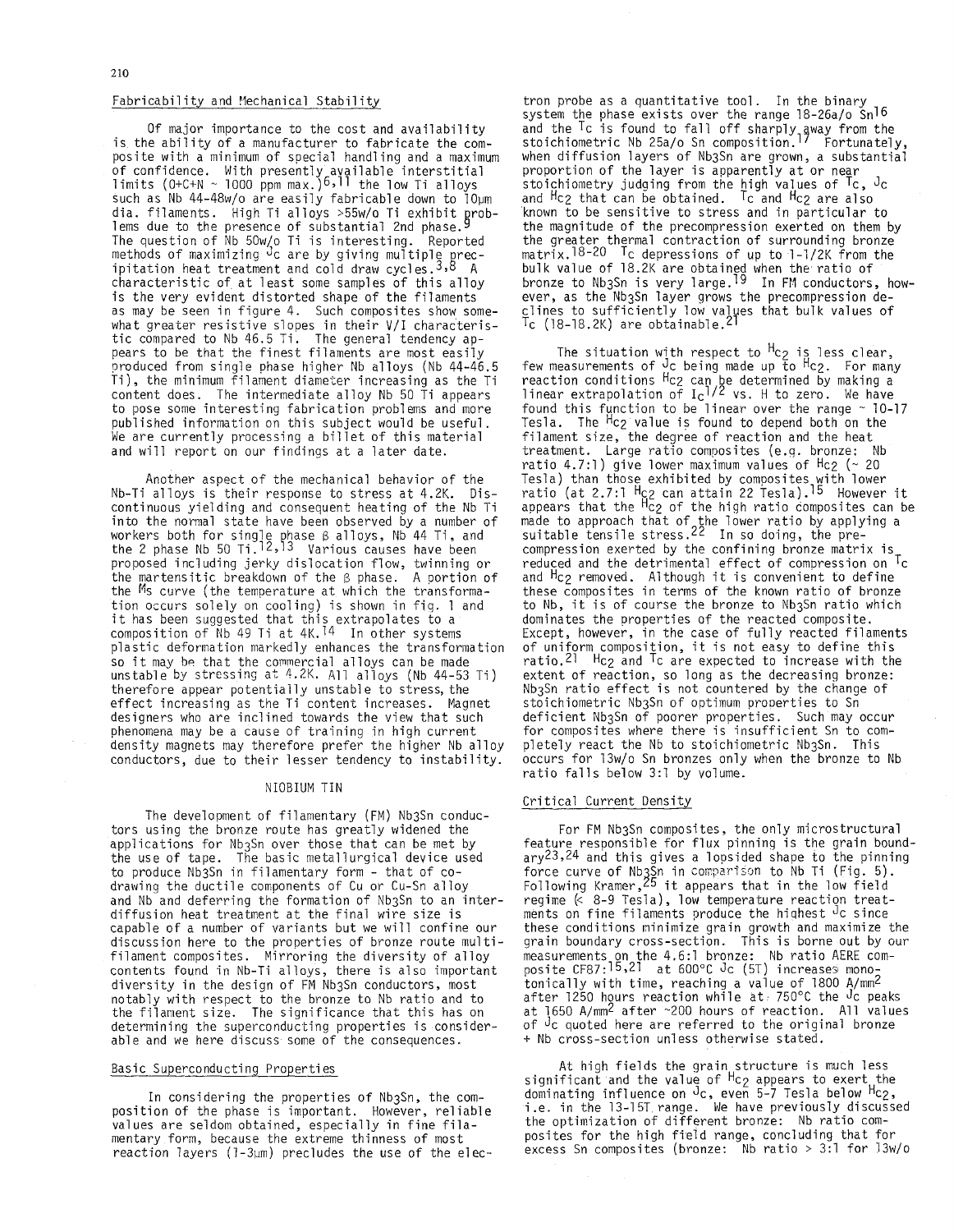

Longtitudinal section of the cell<br>structure in Nb 48w/o Ti (courtesy Figure 3.  $A.H.$  $'$ cst).



Cross-sections of regular 10µm dia<br>Nb 46.5w/o Ti filaments and irregular rigure 4. ~50um dia Nb 50.4w/o Ti filaments.



Figure 5. Pinning force curves for optimized FM Nb3Sn and NbTi conductors.



J<sub>c</sub> FOR Nb<sub>3</sub> Sn LAYERS PRODUCED IN DIFFERENT WAYS.

Figure 6. Critical current density versus field for Nb3Sn layers produced in different ways. Jc is referred to the Nb3Sn layer only.